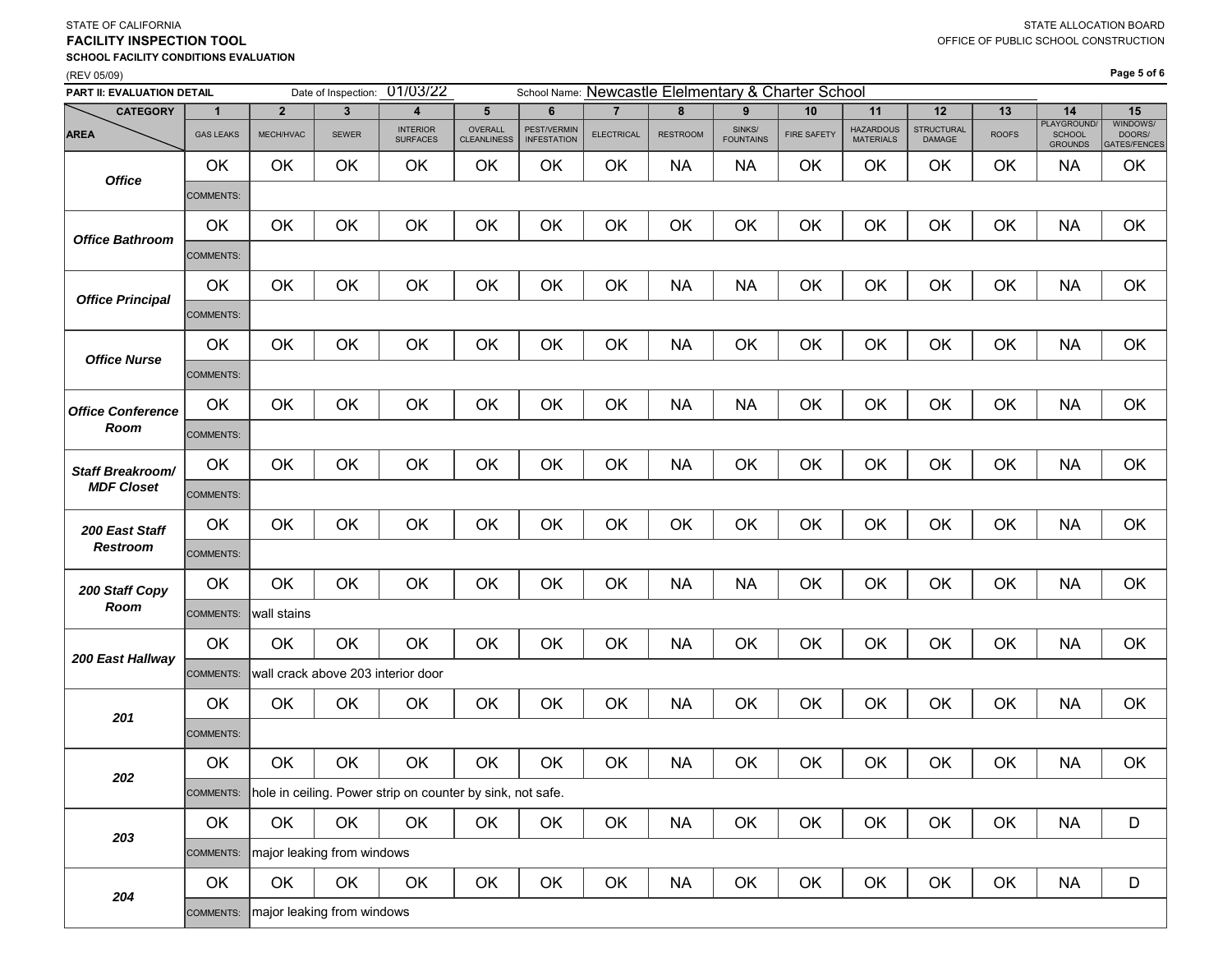#### (REV 05/09) 01/03/22CATEGORY | 1 | 2 | 3 | 4 | 5 | 6 | 7 | 8 | 9 | 10 | 11 | 12 | 13 | 14 | 15 **PART II: EVALUATION DETAIL**SINKS/ FOUNTAINSINTERIOR SURFACESSchool Name: <u>Newcastle Elelmentary & Charter School</u> FIRE SAFETYDate of Inspection: PEST/VERMIN **INFESTATION**  ELECTRICAL **AREA**A CAS LEAKS MECH/HVAC SEWER SURFRIOR OVERALL PESTIVEN ELECTRICAL RESTROOM SINTES FINES AFEETY MATERIALS DAMAGE ROOFS PEST/VERMIN ELECTRICAL RESTROOM SINKS/ FIRE SAFETY HAZARDOUS STRUCTURAL ROOFS CHOOL PLAYGROUND/<br>INFESTATION ELECTRICAL RESTROOM FOUNTAINS FIRE SAFETY MATERIALS DAMAGE ROOFS GROUNDS MECH/HVAC SEWER INTERIOR OVERALL PEST/VERMIN ELECTRICAL RESTROOM SINKS/ FIRE SAFETY HAZARDOUS STRUCTURAL ROOFS<br>MATERIALS DAMAGE SURFACES CLEANLINESS INFESTATION INFESTATION BATES/FENCES OK | OK | OK | OK | OK | OK | NA | OK | OK | OK | OK | OK | NA | OK COMMENTS: OK | OK | OK | OK | OK | OK | NA | OK | OK | OK | OK | OK | OK | OK COMMENTS: OK | OK | OK | OK | OK | OK | NA | OK | OK | OK | OK | OK | OK | OK COMMENTS:OK | OK | OK | OK | OK | OK | NA | OK | OK | OK | OK | OK | OK | OK COMMENTS: OK OK OK OK OK OK OK OK OK OK OK OK OK OK OK COMMENTS:OK | OK | OK | OK | OK | OK | NA | OK | OK | OK | OK | OK | OK | OK COMMENTS: OK | OK | OK | OK | OK | OK | NA | OK | OK | OK | OK | D | OK | OK COMMENTS: OK | OK | OK | OK | OK | OK | NA | NA | OK | OK | OK | OK | NA | OK COMMENTS:OK OK OK OK OK OK OK OK OK OK OK OK OK OK OK COMMENTS:OK OK OK OK OK OK OK OK OK OK OK OK OK OK OK COMMENTS:OK | OK | OK | OK | OK | OK | NA | OK | OK | OK | OK | OK | OK | OK COMMENTS: OK | OK | OK | OK | OK | OK | NA | OK | OK | OK | OK | OK | OK | OK COMMENTS: OK | OK | OK | D | OK | OK | OK | NA | OK | OK | OK | OK | OK | NA | D COMMENTS: *205206200 West Custodial Closet200 West Maintenance Room200 West Staff Restroom*ceiling leaking, stains on wall, ceiling tiles missing *Exterior Gas Main301*counters rotting from water damage, major leaking from windows. Carpet stains *200 Exterior Girls Restroom200 Exterior Boys RestroomExterior East Mechanical Closet207200 West Hallway 208 Media Center*

# **FACILITY INSPECTION TOOLSCHOOL FACILITY CONDITIONS EVALUATION**

**Page 5 of 6**

STATE OF CALIFORNIA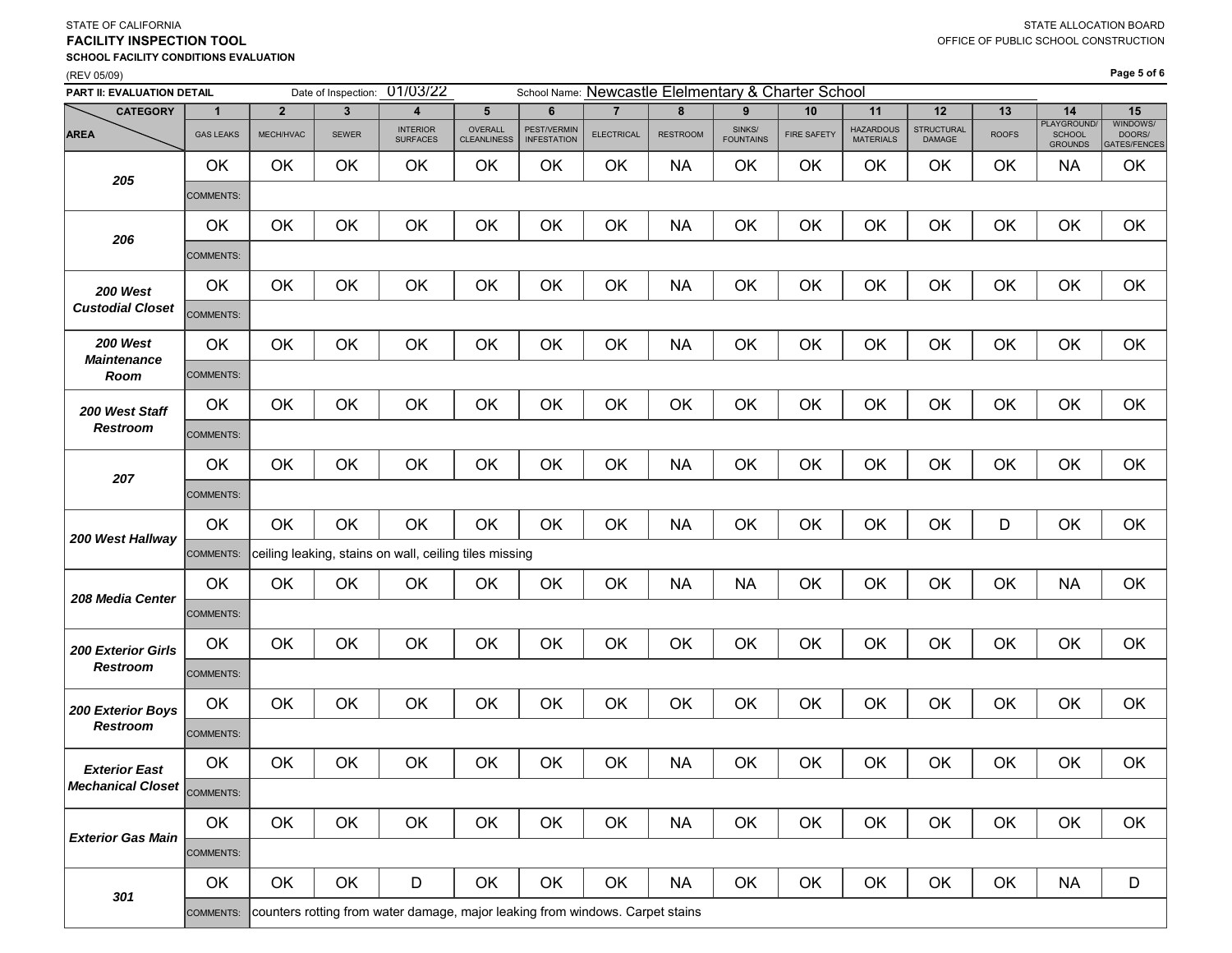### STATE OF CALIFORNIA **FACILITY INSPECTION TOOLSCHOOL FACILITY CONDITIONS EVALUATION**

#### (REV 05/09)

| PART II: EVALUATION DETAIL                |                  |                                | Date of Inspection: | 01/03/22                                  |                               |                                          |                   |                 |                            | School Name: Newcastle Elelmentary & Charter School |                                      |                             |              |                                         |                                           |
|-------------------------------------------|------------------|--------------------------------|---------------------|-------------------------------------------|-------------------------------|------------------------------------------|-------------------|-----------------|----------------------------|-----------------------------------------------------|--------------------------------------|-----------------------------|--------------|-----------------------------------------|-------------------------------------------|
| <b>CATEGORY</b>                           | $\overline{1}$   | $\overline{2}$                 | 3                   | 4                                         | $5\phantom{.0}$               | 6                                        | $\overline{7}$    | 8               | 9                          | 10                                                  | 11                                   | 12                          | 13           | 14                                      | 15                                        |
| <b>AREA</b>                               | <b>GAS LEAKS</b> | MECH/HVAC                      | <b>SEWER</b>        | <b>INTERIOR</b><br><b>SURFACES</b>        | OVERALL<br><b>CLEANLINESS</b> | <b>PEST/VERMIN</b><br><b>INFESTATION</b> | <b>ELECTRICAL</b> | <b>RESTROOM</b> | SINKS/<br><b>FOUNTAINS</b> | <b>FIRE SAFETY</b>                                  | <b>HAZARDOUS</b><br><b>MATERIALS</b> | <b>STRUCTURAL</b><br>DAMAGE | <b>ROOFS</b> | PLAYGROUND/<br><b>SCHOOL</b><br>GROUNDS | WINDOWS/<br>DOORS/<br><b>GATES/FENCES</b> |
| 302                                       | OK               | OK                             | OK                  | D                                         | OK                            | OK                                       | OK                | <b>NA</b>       | OK                         | OK                                                  | OK                                   | OK                          | OK           | <b>NA</b>                               | D                                         |
|                                           | <b>COMMENTS:</b> |                                |                     |                                           |                               |                                          |                   |                 |                            |                                                     |                                      |                             |              |                                         |                                           |
|                                           | OK               | OK                             | OK                  | D                                         | OK                            | OK                                       | OK                | <b>NA</b>       | OK                         | OK                                                  | OK                                   | OK                          | OK           | OK                                      | D                                         |
| 303                                       | <b>COMMENTS:</b> |                                |                     |                                           |                               |                                          |                   |                 |                            |                                                     |                                      |                             |              |                                         |                                           |
|                                           | OK               | OK                             | OK                  | D                                         | OK                            | OK                                       | OK                | <b>NA</b>       | OK                         | OK                                                  | OK                                   | OK                          | OK           | OK                                      | D                                         |
| 304                                       | <b>COMMENTS:</b> |                                |                     |                                           |                               |                                          |                   |                 |                            |                                                     |                                      |                             |              |                                         |                                           |
|                                           | OK               | OK                             | OK                  | OK                                        | OK                            | OK                                       | OK                | <b>NA</b>       | OK                         | OK                                                  | OK                                   | OK                          | OK           | OK                                      | OK                                        |
| 305                                       | <b>COMMENTS:</b> |                                |                     |                                           |                               |                                          |                   |                 |                            |                                                     |                                      |                             |              |                                         |                                           |
|                                           | OK               | OK                             | OK                  | OK                                        | OK                            | OK                                       | OK                | <b>NA</b>       | OK                         | OK                                                  | OK                                   | OK                          | OK           | OK                                      | OK                                        |
| 403                                       | <b>COMMENTS:</b> |                                |                     |                                           |                               |                                          |                   |                 |                            |                                                     |                                      |                             |              |                                         |                                           |
|                                           | <b>OK</b>        | OK                             | OK                  | OK                                        | OK                            | OK                                       | OK                | <b>NA</b>       | OK                         | OK                                                  | OK                                   | OK                          | OK           | OK                                      | OK                                        |
| 402                                       | COMMENTS:        |                                |                     |                                           |                               |                                          |                   |                 |                            |                                                     |                                      |                             |              |                                         |                                           |
|                                           | OK               | OK                             | OK                  | OK                                        | OK                            | OK                                       | OK                | <b>NA</b>       | OK                         | OK                                                  | OK                                   | OK                          | OK           | OK                                      | OK                                        |
| 401                                       | <b>COMMENTS:</b> |                                |                     |                                           |                               |                                          |                   |                 |                            |                                                     |                                      |                             |              |                                         |                                           |
| 3rd-8th                                   | OK               | OK                             | OK                  | OK                                        | OK                            | OK                                       | OK                | <b>NA</b>       | OK                         | OK                                                  | OK                                   | OK                          | OK           | OK                                      | OK                                        |
| Playground                                | <b>COMMENTS:</b> | Needs bark                     |                     |                                           |                               |                                          |                   |                 |                            |                                                     |                                      |                             |              |                                         |                                           |
| <b>Exterior Gym</b>                       | OK               | OK                             | OK                  | OK                                        | OK                            | OK                                       | OK                | <b>NA</b>       | OK                         | OK                                                  | OK                                   | OK                          | OK           | OK                                      | OK                                        |
| <b>Boys Restroom</b>                      | <b>COMMENTS:</b> |                                |                     |                                           |                               |                                          |                   |                 |                            |                                                     |                                      |                             |              |                                         |                                           |
| <b>Exterior Gym Girls</b>                 | OK               | OK                             | OK                  | OK                                        | OK                            | OK                                       | OK                | OK              | OK                         | OK                                                  | OK                                   | OK                          | OK           | OK                                      | OK                                        |
| <b>Restroom</b>                           | <b>COMMENTS:</b> |                                |                     |                                           |                               |                                          |                   |                 |                            |                                                     |                                      |                             |              |                                         |                                           |
| <b>Multi-Purpose</b>                      | OK               | OK                             | OK                  | OK                                        | OK                            | OK                                       | OK                | <b>NA</b>       | OK                         | OK                                                  | OK                                   | OK                          | OK           | OK                                      | OK                                        |
| ROOM                                      | COMMENTS:        |                                |                     |                                           |                               |                                          |                   |                 |                            |                                                     |                                      |                             |              |                                         |                                           |
| <b>Multi-Purpose</b>                      | OK               | OK                             | OK                  | OK                                        | OK                            | OK                                       | OK                | OK              | OK                         | OK                                                  | OK                                   | OK                          | OK           | OK                                      | OK                                        |
| <b>Room Boys</b><br>Restroom              | COMMENTS:        |                                |                     | Sheet rock needs fixing in the last stall |                               |                                          |                   |                 |                            |                                                     |                                      |                             |              |                                         |                                           |
| <b>Multi-Purpose</b><br><b>Room Girls</b> | OK               | OK                             | OK                  | OK                                        | OK                            | OK                                       | OK                | OK              | OK                         | OK                                                  | OK                                   | OK                          | OK           | OK                                      | OK                                        |
| Restroom                                  | COMMENTS:        | small hole in wall behind door |                     |                                           |                               |                                          |                   |                 |                            |                                                     |                                      |                             |              |                                         |                                           |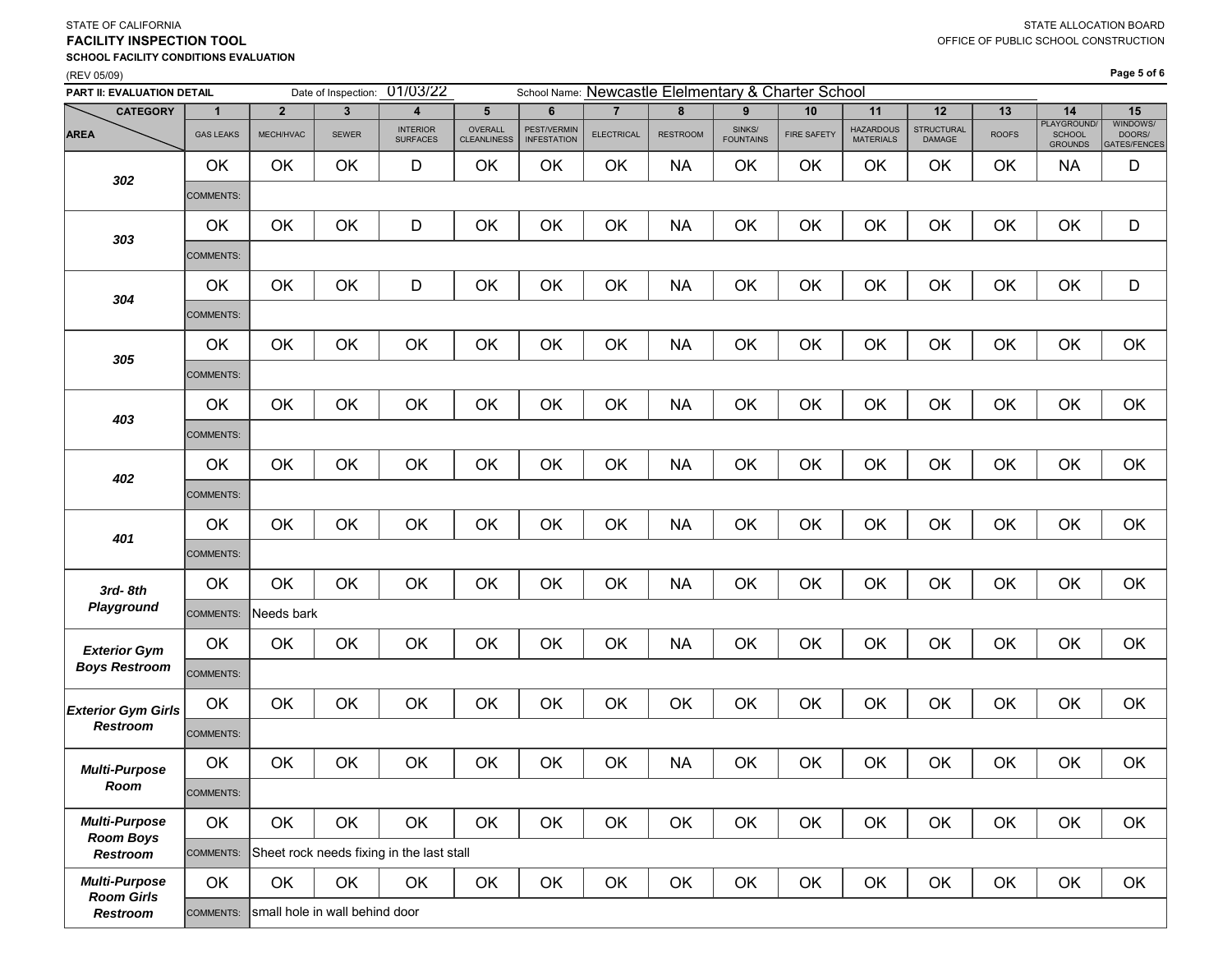| PART II: EVALUATION DETAIL                    |                  |                    |              | Date of Inspection: 01/03/22       |                               | School Name: Newcastle Elelmentary & Charter School |                   |                 |                            |                    |                                      |                             |              |                                         |                                           |
|-----------------------------------------------|------------------|--------------------|--------------|------------------------------------|-------------------------------|-----------------------------------------------------|-------------------|-----------------|----------------------------|--------------------|--------------------------------------|-----------------------------|--------------|-----------------------------------------|-------------------------------------------|
| <b>CATEGORY</b>                               | $\mathbf{1}$     | $\overline{2}$     | $\mathbf{3}$ | $\overline{\mathbf{4}}$            | 5                             | 6                                                   | $\overline{7}$    | 8               | 9                          | 10                 | 11                                   | 12                          | 13           | 14                                      | 15                                        |
| <b>AREA</b>                                   | <b>GAS LEAKS</b> | MECH/HVAC          | <b>SEWER</b> | <b>INTERIOR</b><br><b>SURFACES</b> | OVERALL<br><b>CLEANLINESS</b> | PEST/VERMIN<br><b>INFESTATION</b>                   | <b>ELECTRICAL</b> | <b>RESTROOM</b> | SINKS/<br><b>FOUNTAINS</b> | <b>FIRE SAFETY</b> | <b>HAZARDOUS</b><br><b>MATERIALS</b> | <b>STRUCTURAL</b><br>DAMAGE | <b>ROOFS</b> | PLAYGROUND/<br>SCHOOL<br><b>GROUNDS</b> | WINDOWS/<br>DOORS/<br><b>GATES/FENCES</b> |
| <b>Multi-Purpose</b>                          | OK               | OK                 | OK           | OK                                 | OK                            | OK                                                  | OK                | <b>NA</b>       | OK                         | OK                 | OK                                   | OK                          | OK           | OK                                      | OK                                        |
| <b>Room Kitchen</b>                           | COMMENTS:        |                    |              |                                    |                               |                                                     |                   |                 |                            |                    |                                      |                             |              |                                         |                                           |
| <b>Multi-Purpose</b><br><b>Room Custodial</b> | OK               | OK                 | OK           | OK                                 | OK                            | OK                                                  | OK                | <b>NA</b>       | OK                         | OK                 | OK                                   | OK                          | OK           | OK                                      | OK                                        |
| <b>Closet</b>                                 | COMMENTS:        |                    |              |                                    |                               |                                                     |                   |                 |                            |                    |                                      |                             |              |                                         |                                           |
| <b>Exterior</b>                               | OK               | OK                 | OK           | OK                                 | OK                            | OK                                                  | OK                | <b>NA</b>       | OK                         | OK                 | OK                                   | OK                          | OK           | OK                                      | OK                                        |
| <b>Ampitheater</b>                            | COMMENTS:        |                    |              |                                    |                               |                                                     |                   |                 |                            |                    |                                      |                             |              |                                         |                                           |
| 101                                           | OK               | OK                 | OK           | OK                                 | OK                            | OK                                                  | OK                | OK              | OK                         | OK                 | OK                                   | OK                          | OK           | OK                                      | OK                                        |
|                                               | COMMENTS:        |                    |              |                                    |                               |                                                     |                   |                 |                            |                    |                                      |                             |              |                                         |                                           |
| 101 Boys/ Girls                               | OK               | OK                 | OK           | OK                                 | OK                            | OK                                                  | OK                | OK              | OK                         | OK                 | OK                                   | OK                          | OK           | OK                                      | OK                                        |
| <b>Restroom</b>                               | COMMENTS:        |                    |              |                                    |                               |                                                     |                   |                 |                            |                    |                                      |                             |              |                                         |                                           |
| 100 Middle Room                               | OK               | OK                 | OK           | OK                                 | OK                            | OK                                                  | OK                | OK              | OK                         | OK                 | OK                                   | OK                          | OK           | OK                                      | OK                                        |
|                                               | COMMENTS:        |                    |              |                                    |                               |                                                     |                   |                 |                            |                    |                                      |                             |              |                                         |                                           |
| 102                                           | OK               | OK                 | OK           | OK                                 | OK                            | OK                                                  | OK                | OK              | OK                         | OK                 | OK                                   | OK                          | OK           | OK                                      | OK                                        |
|                                               | COMMENTS:        |                    |              |                                    |                               |                                                     |                   |                 |                            |                    |                                      |                             |              |                                         |                                           |
| 102 Boys/ Girls                               | OK               | OK                 | OK           | OK                                 | OK                            | OK                                                  | OK                | OK              | OK                         | OK                 | OK                                   | OK                          | OK           | OK                                      | OK                                        |
| <b>Restroom</b>                               | COMMENTS:        |                    |              |                                    |                               |                                                     |                   |                 |                            |                    |                                      |                             |              |                                         |                                           |
| TK / Kinder                                   | OK               | OK                 | OK           | OK                                 | OK                            | OK                                                  | OK                | OK              | OK                         | OK                 | OK                                   | OK                          | OK           | OK                                      | OK                                        |
| Playground                                    | <b>COMMENTS:</b> | needs bark         |              |                                    |                               |                                                     |                   |                 |                            |                    |                                      |                             |              |                                         |                                           |
| <b>Counselor Room</b>                         | OK               | OK                 | OK           | OK                                 | OK                            | OK                                                  | OK                | OK              | OK                         | OK                 | OK                                   | OK                          | OK           | OK                                      | OK                                        |
|                                               | COMMENTS:        | wall plate missing |              |                                    |                               |                                                     |                   |                 |                            |                    |                                      |                             |              |                                         |                                           |
| 501                                           | OK               | OK                 | OK           | OK                                 | OK                            | OK                                                  | OK                | OK              | OK                         | OK                 | OK                                   | OK                          | OK           | OK                                      | OK                                        |
|                                               | COMMENTS:        |                    |              |                                    |                               |                                                     |                   |                 |                            |                    |                                      |                             |              |                                         |                                           |
| 501 Restroom                                  | OK               | OK                 | OK           | OK                                 | OK                            | OK                                                  | OK                | OK              | OK                         | OK                 | OK                                   | OK                          | OK           | OK                                      | OK                                        |
|                                               | COMMENTS:        |                    |              |                                    |                               |                                                     |                   |                 |                            |                    |                                      |                             |              |                                         |                                           |
| 502                                           | OK               | OK                 | OK           | OK                                 | OK                            | OK                                                  | OK                | OK              | OK                         | OK                 | OK                                   | OK                          | OK           | OK                                      | OK                                        |
|                                               | COMMENTS:        |                    |              |                                    |                               |                                                     |                   |                 |                            |                    |                                      |                             |              |                                         |                                           |

### STATE OF CALIFORNIA **FACILITY INSPECTION TOOLSCHOOL FACILITY CONDITIONS EVALUATION**

 $01/02/03$ 

(REV 05/09)

N

**Page 5 of 6**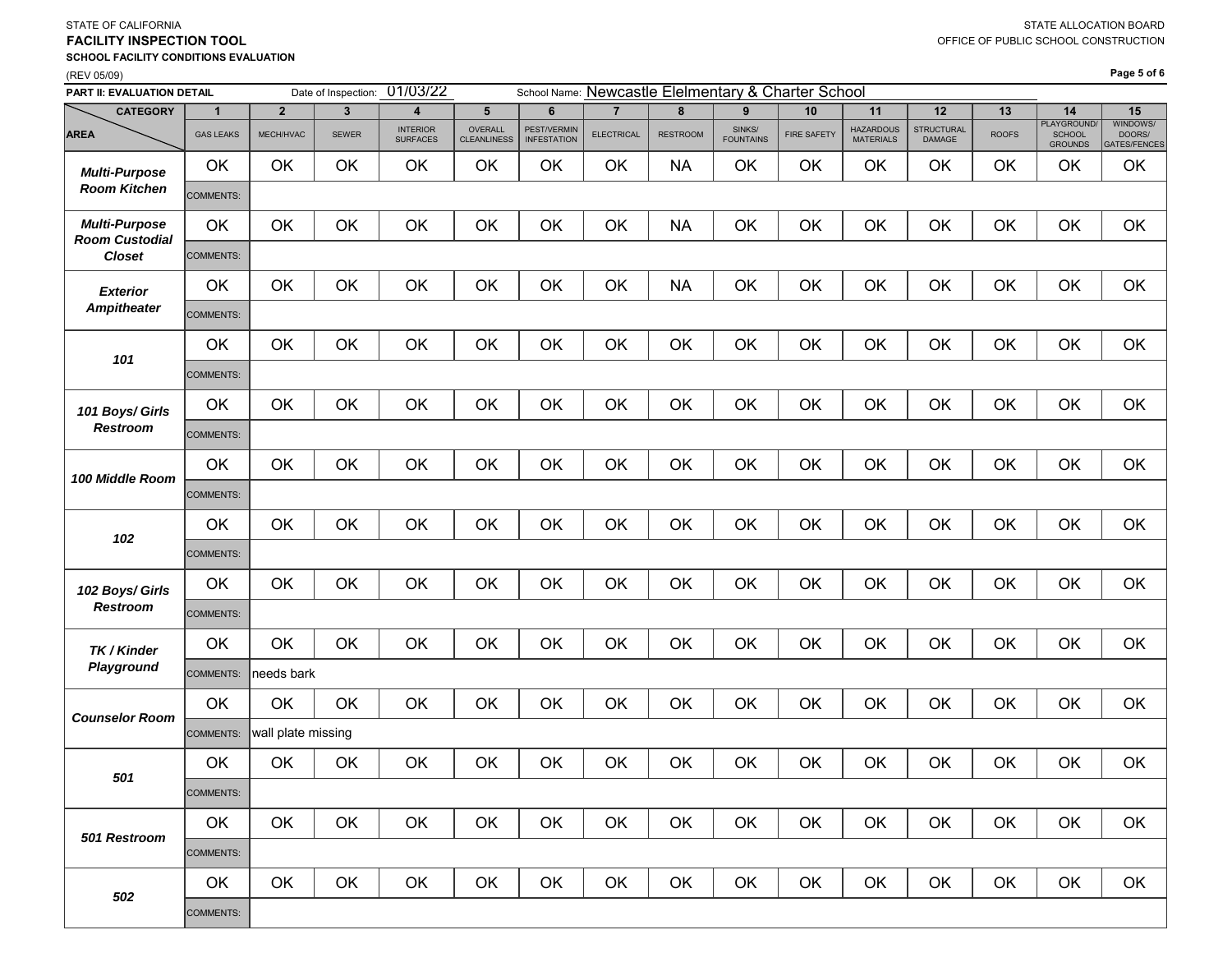#### **FACILITY INSPECTION TOOLSCHOOL FACILITY CONDITIONS EVALUATION**

## (REV 05/09)

STATE OF CALIFORNIA

| PART II: EVALUATION DETAIL |                  | Date of Inspection: 01/03/22 |       |                                    | School Name: Newcastle Elelmentary & Charter School |                                          |                   |                 |                            |                    |                                      |                      |              |                                                |                                    |  |  |
|----------------------------|------------------|------------------------------|-------|------------------------------------|-----------------------------------------------------|------------------------------------------|-------------------|-----------------|----------------------------|--------------------|--------------------------------------|----------------------|--------------|------------------------------------------------|------------------------------------|--|--|
| <b>CATEGORY</b>            | $\overline{1}$   | $\overline{2}$               | 3     | $\overline{4}$                     | 5                                                   | 6                                        | $\overline{7}$    | 8               | $\boldsymbol{9}$           | $10$               | 11                                   | 12                   | 13           | 14                                             | 15                                 |  |  |
| <b>AREA</b>                | <b>GAS LEAKS</b> | MECH/HVAC                    | SEWER | <b>INTERIOR</b><br><b>SURFACES</b> | OVERALL<br><b>CLEANLINESS</b>                       | <b>PEST/VERMIN</b><br><b>INFESTATION</b> | <b>ELECTRICAL</b> | <b>RESTROOM</b> | SINKS/<br><b>FOUNTAINS</b> | <b>FIRE SAFETY</b> | <b>HAZARDOUS</b><br><b>MATERIALS</b> | STRUCTURAL<br>DAMAGE | <b>ROOFS</b> | PLAYGROUND/<br><b>SCHOOL</b><br><b>GROUNDS</b> | WINDOWS/<br>DOORS/<br>GATES/FENCES |  |  |
| 502 Restroom               | OK               | OK                           | OK    | OK                                 | OK                                                  | OK                                       | OK                | OK              | OK                         | OK                 | OK                                   | OK                   | OK           | OK                                             | OK                                 |  |  |
|                            | <b>COMMENTS:</b> |                              |       |                                    |                                                     |                                          |                   |                 |                            |                    |                                      |                      |              |                                                |                                    |  |  |
| 503                        | OK               | OK                           | OK    | OK                                 | OK                                                  | OK                                       | OK                | OK              | OK                         | OK                 | OK                                   | OK                   | OK           | OK                                             | OK                                 |  |  |
|                            | <b>COMMENTS:</b> |                              |       |                                    |                                                     |                                          |                   |                 |                            |                    |                                      |                      |              |                                                |                                    |  |  |
| 503 Restroom               | OK               | OK                           | OK    | OK                                 | OK                                                  | OK                                       | OK                | OK              | OK                         | OK                 | OK                                   | OK                   | OK           | OK                                             | OK                                 |  |  |
|                            | COMMENTS:        |                              |       |                                    |                                                     |                                          |                   |                 |                            |                    |                                      |                      |              |                                                |                                    |  |  |
| 504 Makers Space           | OK               | OK                           | OK    | OK                                 | OK                                                  | OK                                       | OK                | OK              | OK                         | OK                 | OK                                   | OK                   | OK           | OK                                             | OK                                 |  |  |
|                            | COMMENTS:        |                              |       |                                    |                                                     |                                          |                   |                 |                            |                    |                                      |                      |              |                                                |                                    |  |  |
| 504 Restroom               | OK               | OK                           | OK    | OK                                 | OK                                                  | OK                                       | OK                | OK              | OK                         | OK                 | OK                                   | OK                   | OK           | OK                                             | OK                                 |  |  |
|                            | COMMENTS:        |                              |       |                                    |                                                     |                                          |                   |                 |                            |                    |                                      |                      |              |                                                |                                    |  |  |
| <b>CCSMU</b>               | OK               | OK                           | OK    | OK                                 | OK                                                  | OK                                       | OK                | OK              | OK                         | OK                 | OK                                   | OK                   | OK           | OK                                             | OK                                 |  |  |
|                            | <b>COMMENTS:</b> |                              |       |                                    |                                                     |                                          |                   |                 |                            |                    |                                      |                      |              |                                                |                                    |  |  |
| 1st Playground             | OK               | OK                           | OK    | OK                                 | OK                                                  | OK                                       | OK                | <b>NA</b>       | OK                         | OK                 | OK                                   | OK                   | OK           | OK                                             | OK                                 |  |  |
|                            | COMMENTS:        | needs bark                   |       |                                    |                                                     |                                          |                   |                 |                            |                    |                                      |                      |              |                                                |                                    |  |  |
| $1st - 2nd$                | OK               | OK                           | OK    | OK                                 | OK                                                  | OK                                       | OK                | <b>NA</b>       | OK                         | OK                 | OK                                   | OK                   | OK           | OK                                             | OK                                 |  |  |
| Playground                 | COMMENTS:        | needs bark                   |       |                                    |                                                     |                                          |                   |                 |                            |                    |                                      |                      |              |                                                |                                    |  |  |
| <b>Physical</b>            | OK               | OK                           | OK    | OK                                 | OK                                                  | OK                                       | OK                | <b>NA</b>       | OK                         | OK                 | OK                                   | OK                   | OK           | OK                                             | OK                                 |  |  |
| <b>Education Shed</b>      | <b>COMMENTS:</b> |                              |       |                                    |                                                     |                                          |                   |                 |                            |                    |                                      |                      |              |                                                |                                    |  |  |
| 601                        | OK               | OK                           | OK    | OK                                 | OK                                                  | OK                                       | OK                | <b>NA</b>       | OK                         | OK                 | OK                                   | OK                   | OK           | OK                                             | OK                                 |  |  |
|                            | COMMENTS:        |                              |       |                                    |                                                     |                                          |                   |                 |                            |                    |                                      |                      |              |                                                |                                    |  |  |
| 602                        | OK               | OK                           | OK    | OK                                 | OK                                                  | OK                                       | OK                | <b>NA</b>       | OK                         | OK                 | OK                                   | OK                   | OK           | OK                                             | OK                                 |  |  |
|                            | COMMENTS:        |                              |       |                                    |                                                     |                                          |                   |                 |                            |                    |                                      |                      |              |                                                |                                    |  |  |
| 603                        | OK               | OK                           | OK    | OK                                 | OK                                                  | OK                                       | OK                | <b>NA</b>       | OK                         | OK                 | OK                                   | OK                   | OK           | OK                                             | OK                                 |  |  |
|                            | <b>COMMENTS:</b> |                              |       |                                    |                                                     |                                          |                   |                 |                            |                    |                                      |                      |              |                                                |                                    |  |  |
| <b>Lower Campus</b>        | OK               | OK                           | OK    | OK                                 | OK                                                  | OK                                       | OK                | <b>NA</b>       | OK                         | OK                 | OK                                   | OK                   | OK           | OK                                             | OK                                 |  |  |
| <b>Copy Room</b>           | <b>COMMENTS:</b> |                              |       |                                    |                                                     |                                          |                   |                 |                            |                    |                                      |                      |              |                                                |                                    |  |  |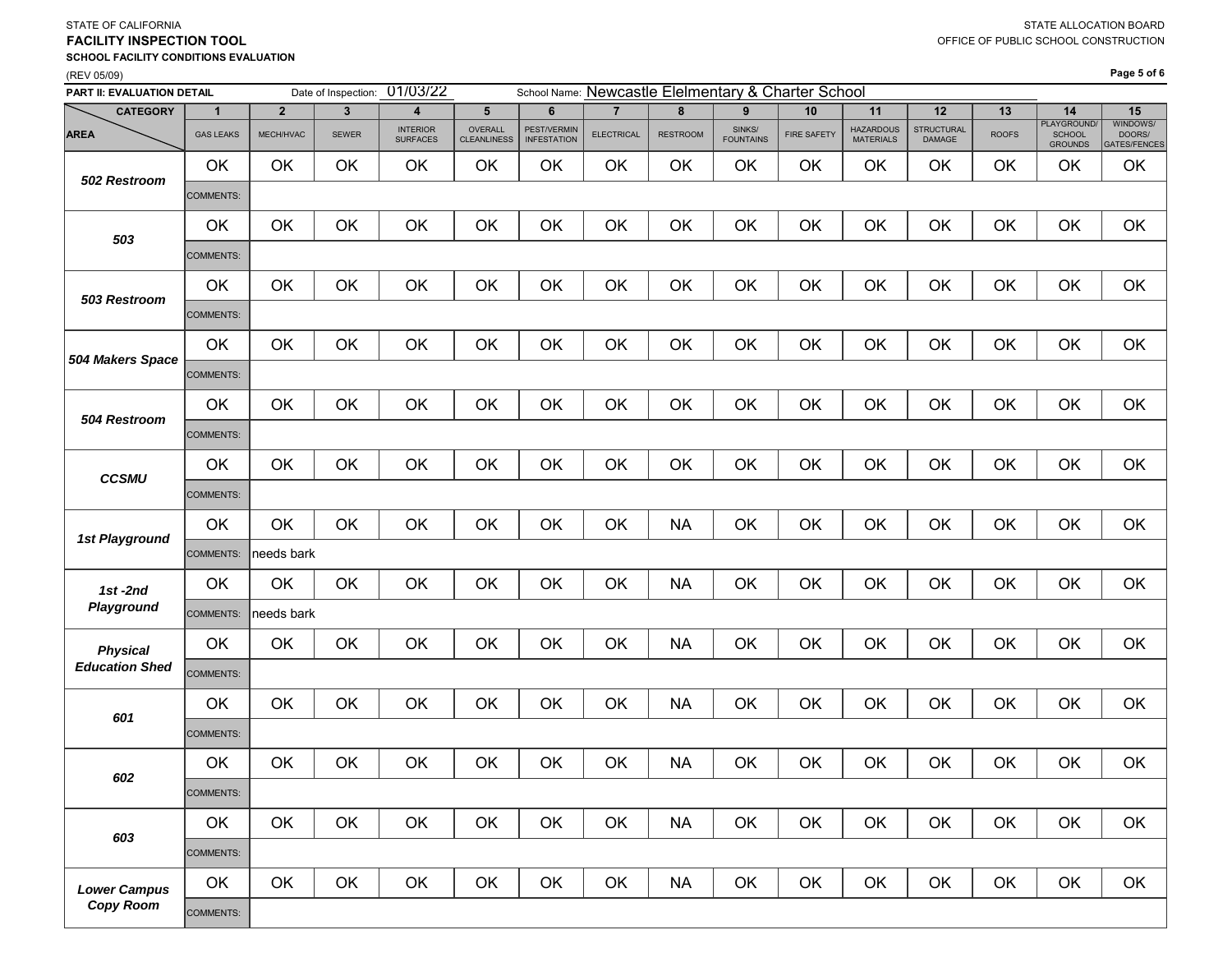### **FACILITY INSPECTION TOOLSCHOOL FACILITY CONDITIONS EVALUATION**

### (REV 05/09)

STATE OF CALIFORNIA

**Page 5 of 6**

| PART II: EVALUATION DETAIL |                  |                | Date of Inspection: | 01/03/22                           |                               |                                   |                   |                 |                            | School Name: Newcastle Elelmentary & Charter School |                                      |                             |              |                                         |                                           |
|----------------------------|------------------|----------------|---------------------|------------------------------------|-------------------------------|-----------------------------------|-------------------|-----------------|----------------------------|-----------------------------------------------------|--------------------------------------|-----------------------------|--------------|-----------------------------------------|-------------------------------------------|
| <b>CATEGORY</b>            | 1                | $\overline{2}$ | 3                   | 4                                  | $5\phantom{.0}$               | 6                                 | $\overline{7}$    | 8               | 9                          | 10                                                  | 11                                   | 12                          | 13           | 14                                      | 15                                        |
| <b>AREA</b>                | <b>GAS LEAKS</b> | MECH/HVAC      | <b>SEWER</b>        | <b>INTERIOR</b><br><b>SURFACES</b> | OVERALL<br><b>CLEANLINESS</b> | PEST/VERMIN<br><b>INFESTATION</b> | <b>ELECTRICAL</b> | <b>RESTROOM</b> | SINKS/<br><b>FOUNTAINS</b> | <b>FIRE SAFETY</b>                                  | <b>HAZARDOUS</b><br><b>MATERIALS</b> | <b>STRUCTURAL</b><br>DAMAGE | <b>ROOFS</b> | PLAYGROUND/<br><b>SCHOOL</b><br>GROUNDS | WINDOWS/<br>DOORS/<br><b>GATES/FENCES</b> |
| 604                        | OK               | OK             | OK                  | OK                                 | OK                            | OK                                | OK                | <b>NA</b>       | OK                         | OK                                                  | OK                                   | OK                          | OK           | OK                                      | OK                                        |
|                            | COMMENTS:        |                |                     |                                    |                               |                                   |                   |                 |                            |                                                     |                                      |                             |              |                                         |                                           |
| <b>Hallway</b>             | OK               | OK             | OK                  | OK                                 | OK                            | OK                                | OK                | <b>NA</b>       | OK                         | OK                                                  | OK                                   | OK                          | OK           | OK                                      | OK                                        |
|                            | <b>COMMENTS:</b> |                |                     |                                    |                               |                                   |                   |                 |                            |                                                     |                                      |                             |              |                                         |                                           |
| <b>Multi-Purpose</b>       | OK               | OK             | OK                  | OK                                 | OK                            | OK                                | OK                | <b>NA</b>       | OK                         | OK                                                  | OK                                   | OK                          | OK           | OK                                      | OK                                        |
| Room                       | COMMENTS:        |                |                     |                                    |                               |                                   |                   |                 |                            |                                                     |                                      |                             |              |                                         |                                           |
| <b>Boys Restroom</b>       | OK               | OK             | OK                  | OK                                 | OK                            | OK                                | OK                | OK              | OK                         | OK                                                  | OK                                   | OK                          | OK           | OK                                      | OK                                        |
|                            | COMMENTS:        |                |                     |                                    |                               |                                   |                   |                 |                            |                                                     |                                      |                             |              |                                         |                                           |
| <b>Girls Restroom</b>      | OK               | OK             | OK                  | OK                                 | OK                            | OK                                | OK                | OK              | OK                         | OK                                                  | OK                                   | OK                          | OK           | OK                                      | OK                                        |
|                            | COMMENTS:        |                |                     |                                    |                               |                                   |                   |                 |                            |                                                     |                                      |                             |              |                                         |                                           |
| <b>Custodial Closet</b>    | OK               | OK             | OK                  | OK                                 | OK                            | OK                                | OK                | <b>NA</b>       | OK                         | OK                                                  | OK                                   | OK                          | OK           | OK                                      | OK                                        |
|                            | COMMENTS:        |                |                     |                                    |                               |                                   |                   |                 |                            |                                                     |                                      |                             |              |                                         |                                           |
| <b>Lower Campus</b>        | OK               | OK             | OK                  | OK                                 | OK                            | OK                                | OK                | <b>NA</b>       | OK                         | OK                                                  | OK                                   | OK                          | OK           | OK                                      | OK                                        |
| <b>Kitchen</b>             | <b>COMMENTS:</b> |                |                     |                                    |                               |                                   |                   |                 |                            |                                                     |                                      |                             |              |                                         |                                           |
| <b>Lower Campus</b>        | OK               | OK             | OK                  | OK                                 | OK                            | OK                                | OK                | <b>NA</b>       | OK                         | OK                                                  | OK                                   | OK                          | OK           | OK                                      | OK                                        |
| <b>Conference Room</b>     | <b>COMMENTS:</b> |                |                     |                                    |                               |                                   |                   |                 |                            |                                                     |                                      |                             |              |                                         |                                           |
| Office A                   | OK               | OK             | OK                  | OK                                 | OK                            | OK                                | OK                | <b>NA</b>       | OK                         | OK                                                  | OK                                   | OK                          | OK           | OK                                      | OK                                        |
|                            | COMMENTS:        |                |                     |                                    |                               |                                   |                   |                 |                            |                                                     |                                      |                             |              |                                         |                                           |
| Office B                   | OK               | OK             | OK                  | OK                                 | OK                            | OK                                | OK                | <b>NA</b>       | OK                         | OK                                                  | OK                                   | OK                          | OK           | OK                                      | OK                                        |
|                            | <b>COMMENTS:</b> |                |                     |                                    |                               |                                   |                   |                 |                            |                                                     |                                      |                             |              |                                         |                                           |
| 605                        | OK               | OK             | OK                  | OK                                 | OK                            | OK                                | OK                | <b>NA</b>       | OK                         | OK                                                  | OK                                   | OK                          | OK           | OK                                      | OK                                        |
|                            | <b>COMMENTS:</b> |                |                     |                                    |                               |                                   |                   |                 |                            |                                                     |                                      |                             |              |                                         |                                           |
| <b>Staff Restroom A</b>    | OK               | OK             | OK                  | OK                                 | OK                            | OK                                | OK                | OK              | OK                         | OK                                                  | OK                                   | OK                          | OK           | OK                                      | OK                                        |
|                            | COMMENTS:        |                |                     |                                    |                               |                                   |                   |                 |                            |                                                     |                                      |                             |              |                                         |                                           |
| <b>Staff Restroom B</b>    | OK               | OK             | OK                  | OK                                 | OK                            | OK                                | OK                | OK              | OK                         | OK                                                  | OK                                   | OK                          | OK           | OK                                      | OK                                        |
|                            | COMMENTS:        |                |                     |                                    |                               |                                   |                   |                 |                            |                                                     |                                      |                             |              |                                         |                                           |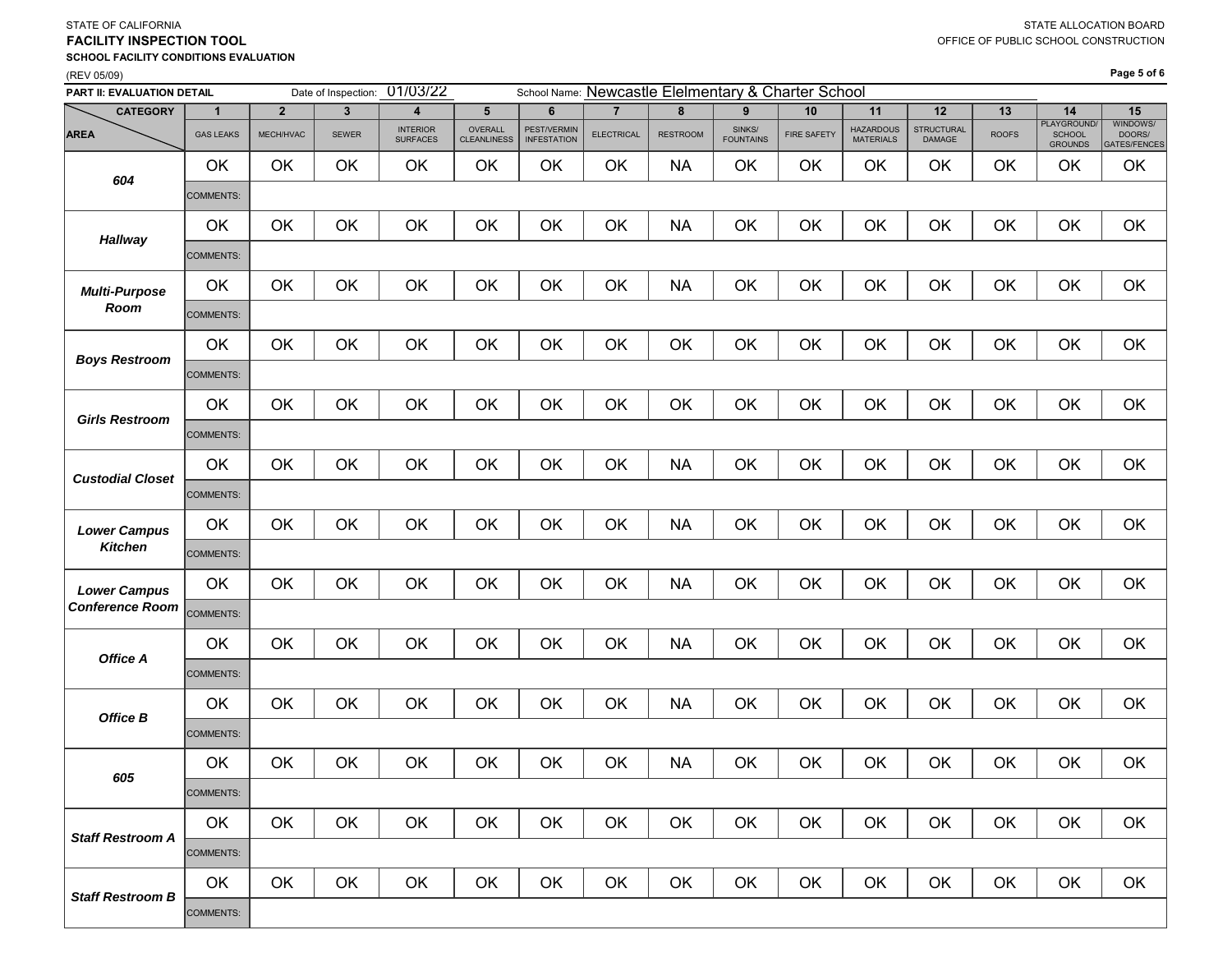| PART II: EVALUATION DETAIL                      |                  |                |              | Date of Inspection: 01/03/22       |                               |                                   |                   |                 |                            | School Name: Newcastle Elelmentary & Charter School |                                      |                             |              |                                         |                                    |
|-------------------------------------------------|------------------|----------------|--------------|------------------------------------|-------------------------------|-----------------------------------|-------------------|-----------------|----------------------------|-----------------------------------------------------|--------------------------------------|-----------------------------|--------------|-----------------------------------------|------------------------------------|
| <b>CATEGORY</b>                                 | $\mathbf{1}$     | $\overline{2}$ | $\mathbf{3}$ | $\overline{4}$                     | $5\phantom{1}$                | 6                                 | $\overline{7}$    | 8               | 9                          | 10                                                  | 11                                   | 12                          | 13           | 14                                      | 15                                 |
| <b>AREA</b>                                     | <b>GAS LEAKS</b> | MECH/HVAC      | <b>SEWER</b> | <b>INTERIOR</b><br><b>SURFACES</b> | OVERALL<br><b>CLEANLINESS</b> | PEST/VERMIN<br><b>INFESTATION</b> | <b>ELECTRICAL</b> | <b>RESTROOM</b> | SINKS/<br><b>FOUNTAINS</b> | <b>FIRE SAFETY</b>                                  | <b>HAZARDOUS</b><br><b>MATERIALS</b> | <b>STRUCTURAL</b><br>DAMAGE | <b>ROOFS</b> | PLAYGROUND.<br>SCHOOL<br><b>GROUNDS</b> | WINDOWS/<br>DOORS/<br>GATES/FENCES |
| <b>Custodial Closet</b>                         | OK.              | OK             | OK           | OK                                 | OK                            | OK                                | OK                | <b>NA</b>       | OK                         | OK                                                  | OK                                   | OK                          | OK           | OK                                      | OK                                 |
|                                                 | COMMENTS:        |                |              |                                    |                               |                                   |                   |                 |                            |                                                     |                                      |                             |              |                                         |                                    |
| <b>Lower Campus</b>                             | OK               | OK             | OK           | OK                                 | OK                            | OK                                | OK                | <b>NA</b>       | OK                         | OK                                                  | OK                                   | OK                          | OK           | OK                                      | OK                                 |
| <b>Staff Breakroom</b>                          | COMMENTS:        |                |              |                                    |                               |                                   |                   |                 |                            |                                                     |                                      |                             |              |                                         |                                    |
| 606                                             | OK               | OK             | OK           | OK                                 | OK                            | OK                                | OK                | <b>NA</b>       | OK                         | OK                                                  | OK                                   | OK                          | OK           | OK                                      | OK                                 |
|                                                 | COMMENTS:        |                |              |                                    |                               |                                   |                   |                 |                            |                                                     |                                      |                             |              |                                         |                                    |
| <b>Exterior 606</b><br><b>Mechanical Closet</b> | OK               | OK             | OK           | OK                                 | OK                            | OK                                | OK                | <b>NA</b>       | OK                         | OK                                                  | OK                                   | OK                          | OK           | OK                                      | OK                                 |
| (Fire Riser rm)                                 | COMMENTS:        |                |              |                                    |                               |                                   |                   |                 |                            |                                                     |                                      |                             |              |                                         |                                    |
| Girls / Boys<br>Restroom/                       | OK               | OK             | OK           | OK                                 | OK                            | OK                                | OK                | OK              | OK                         | OK                                                  | OK                                   | OK                          | OK           | OK                                      | OK                                 |
| <b>Storage Room</b>                             | COMMENTS:        |                |              |                                    |                               |                                   |                   |                 |                            |                                                     |                                      |                             |              |                                         |                                    |
| <b>Exterior Custodial</b>                       | OK               | OK             | OK           | OK                                 | OK                            | OK                                | OK                | OK              | OK                         | OK                                                  | OK                                   | OK                          | OK           | OK                                      | OK                                 |
| Closet by 604                                   | COMMENTS:        |                |              |                                    |                               |                                   |                   |                 |                            |                                                     |                                      |                             |              |                                         |                                    |
|                                                 |                  |                |              |                                    |                               |                                   |                   |                 |                            |                                                     |                                      |                             |              |                                         |                                    |
|                                                 | COMMENTS:        |                |              |                                    |                               |                                   |                   |                 |                            |                                                     |                                      |                             |              |                                         |                                    |
|                                                 |                  |                |              |                                    |                               |                                   |                   |                 |                            |                                                     |                                      |                             |              |                                         |                                    |
|                                                 | COMMENTS:        |                |              |                                    |                               |                                   |                   |                 |                            |                                                     |                                      |                             |              |                                         |                                    |

STATE OF CALIFORNIA

**FACILITY INSPECTION TOOL**

**SCHOOL FACILITY CONDITIONS EVALUATION**

(REV 05/09)

Marks: **OK** = Good Repair; **D** = Deficiency; **X** = Extreme Deficiency; **NA** = Not Applicable

Use additional Area Lines as necessary.

STATE ALLOCATION BOARD

**Page 5 of 6**

OFFICE OF PUBLIC SCHOOL CONSTRUCTION